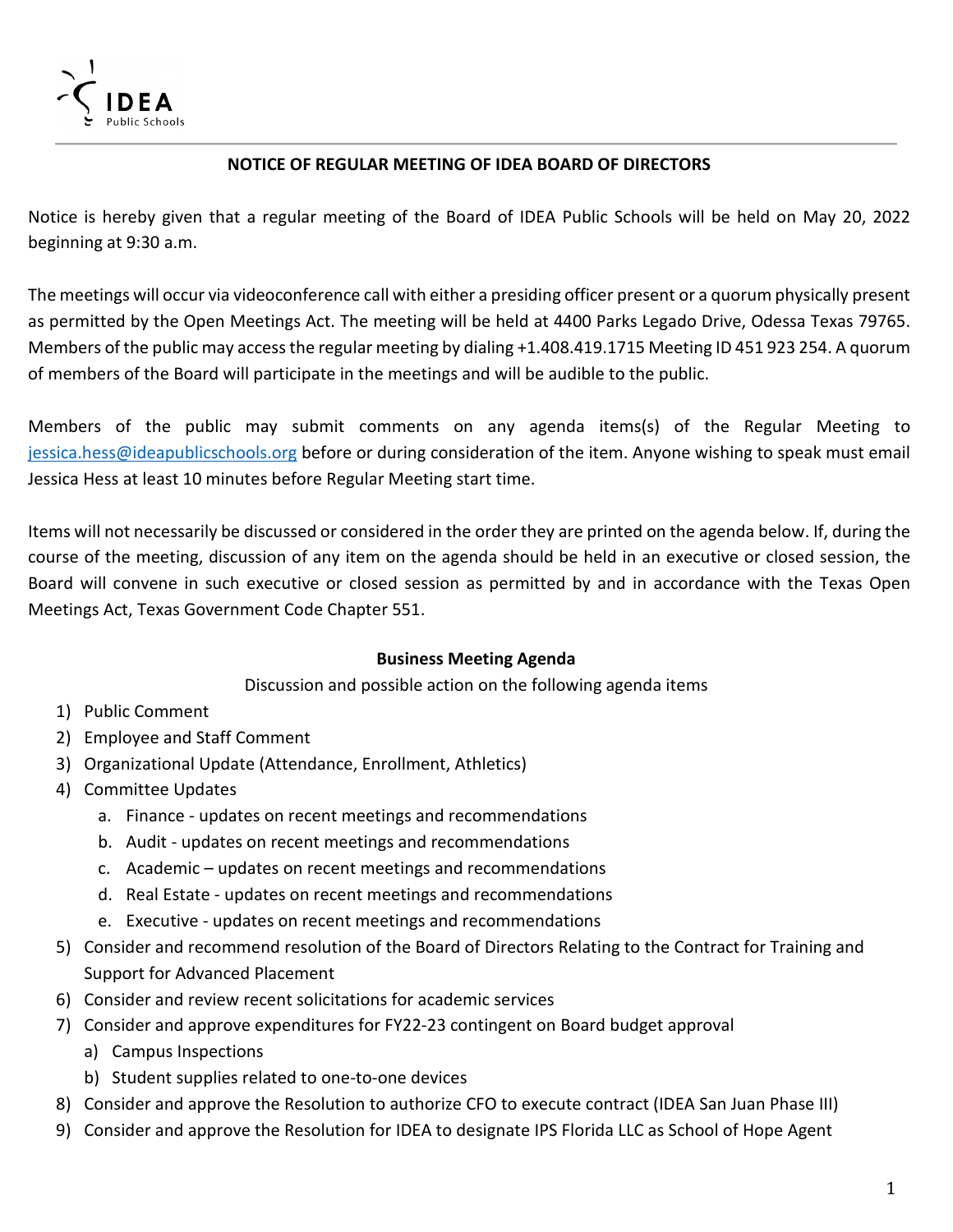

- 10) Consider and approve the Resolution for Amendment to the 2017 Regions Capital Improvement Line of Credit
- 11) Consider and approve the Resolution for Amendment to the 2019 Regions Working Capital Line of Credit
- 12) Consider and approve the Resolution for Bank Account Signature Authority
- 13) Consider and approve PIR Total Rewards Program Policy
- 14) Consent Agenda
	- a. Contracts
		- 1. Construction & Improvements
		- 2. Non-Construction
			- (a) Contracted Services
			- (b) Cooperative Agreements
			- (c) Copier Agreements
			- (d) Network Services
			- (e) Inter Local Agreement
		- 3. Contract Ratifications
		- 4. Grant Agreements
		- 5. Trademark Agreements
	- b. Travel Policy Exceptions
	- c. Purchasing Policy Exceptions
	- d. Public Funds Investment Act Quarter 3
	- e. Residency Policy Exceptions
	- f. Nepotism Policy Exceptions
	- g. IB Leader Employee Stipend
	- h. ADA / Attendance Escalation Matrix Letters
	- i. IDEA Attendance Accounting and Procedures Manual
	- j. ADA Waivers
		- 1. Insert campuses here once we get from Lisa
	- k. March 25, 2022 Board Meeting Minutes
	- l. April 22, 2022 Special Called Board Meeting Minutes
	- m. April 29, 2022 Special Called Board Meeting Minutes
	- n. May 6, 2022 Board Workshop Minutes
	- o. May 10, 2022 Special Called Board Meeting Minutes
	- p. February Committee Meeting Minutes
	- q. March Committee Meeting Minutes
	- r. April Committee Meeting Minutes
	- s. March Financial Statements
	- t. Budget Amendments April 2022
	- u. Budget Amendments Proposed May 2022